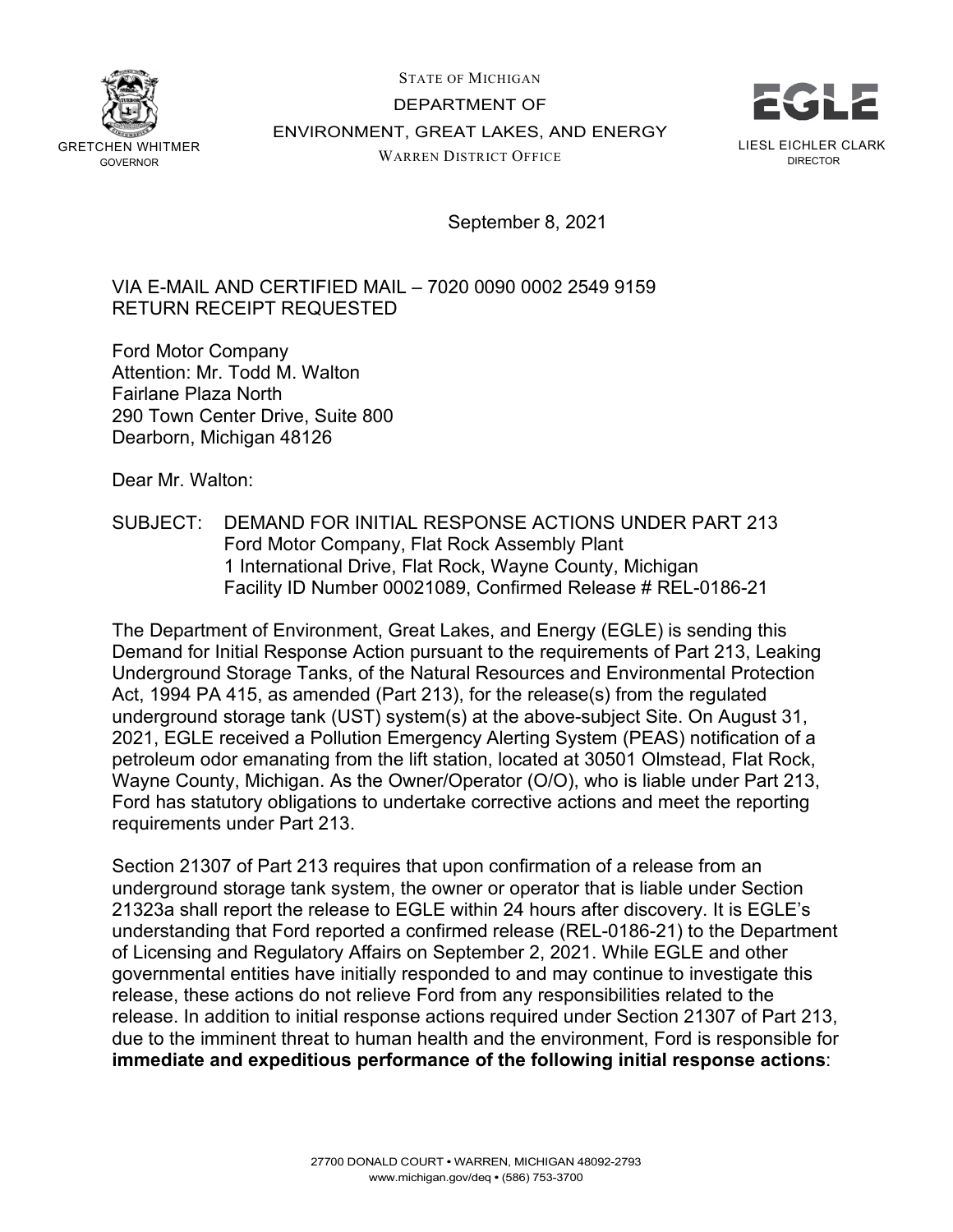- 1. Identify and mitigate immediate fire, explosion hazards, and acute vapor hazards. This includes any impacts caused by migration of gasoline or gasoline vapors through the sanitary and or storm sewer systems.
- 2. Take action to prevent further release of the regulated substance into the environment, including removing the regulated substance from the UST that is causing the release. Investigate the condition of all UST systems, ancillary piping, and the surrounding subsurface conditions (i.e., soils and groundwater). Determine how gasoline is entering the sanitary and or storm sewers located on the Flat Rock Assembly Plant property.
- 3. Regarding non-aqueous phase liquids (NAPL), take steps necessary and feasible to address unacceptable immediate risks.
- 4. Excavate and contain, treat, or dispose of soils above the water table that are visibly contaminated with a regulated substance if the contamination is likely to cause a fire hazard or pose an immediate threat to groundwater, surface water, or any other potential pathways including but not limited to the volatilization to indoor air pathway.
- 5. Take any other action necessary to abate an immediate threat to public health, safety, welfare, or the environment, including but not limited to:
	- a. Visually inspecting the areas of any aboveground release or exposed areas of belowground releases and prevent further migration of the released substances into surrounding soils, groundwater, or surface water.
	- b. Monitoring and mitigate any additional immediate fire and safety hazards posed by vapors or NAPL that have migrated from the UST system and piping area and have entered subsurface structures, including storm and sanitary sewers, basements, crawl spaces, etc.
- 6. Submit to EGLE daily progress reports on corrective actions taken until EGLE has determined that obligations under Section 21307 or Part 213 have been met. Progress reports should be sent to Joe DeGrazia, EGLE, Warren District Office, 27700 Donald Court, Warren, MI 48092.

Ford shall also complete and submit to EGLE an Initial Assessment Report (IAR) and Final Assessment Report (FAR) in accordance with the requirements of Sections 21308a and 21311a of Part 213. The FAR shall also include a Corrective Action Plan (CAP) that meets the requirements of Section 21309a of Part 213.

EGLE requests Ford to submit to this office within three (3) days of receipt of this letter, a written commitment to conduct the necessary initial response actions. Ford's written